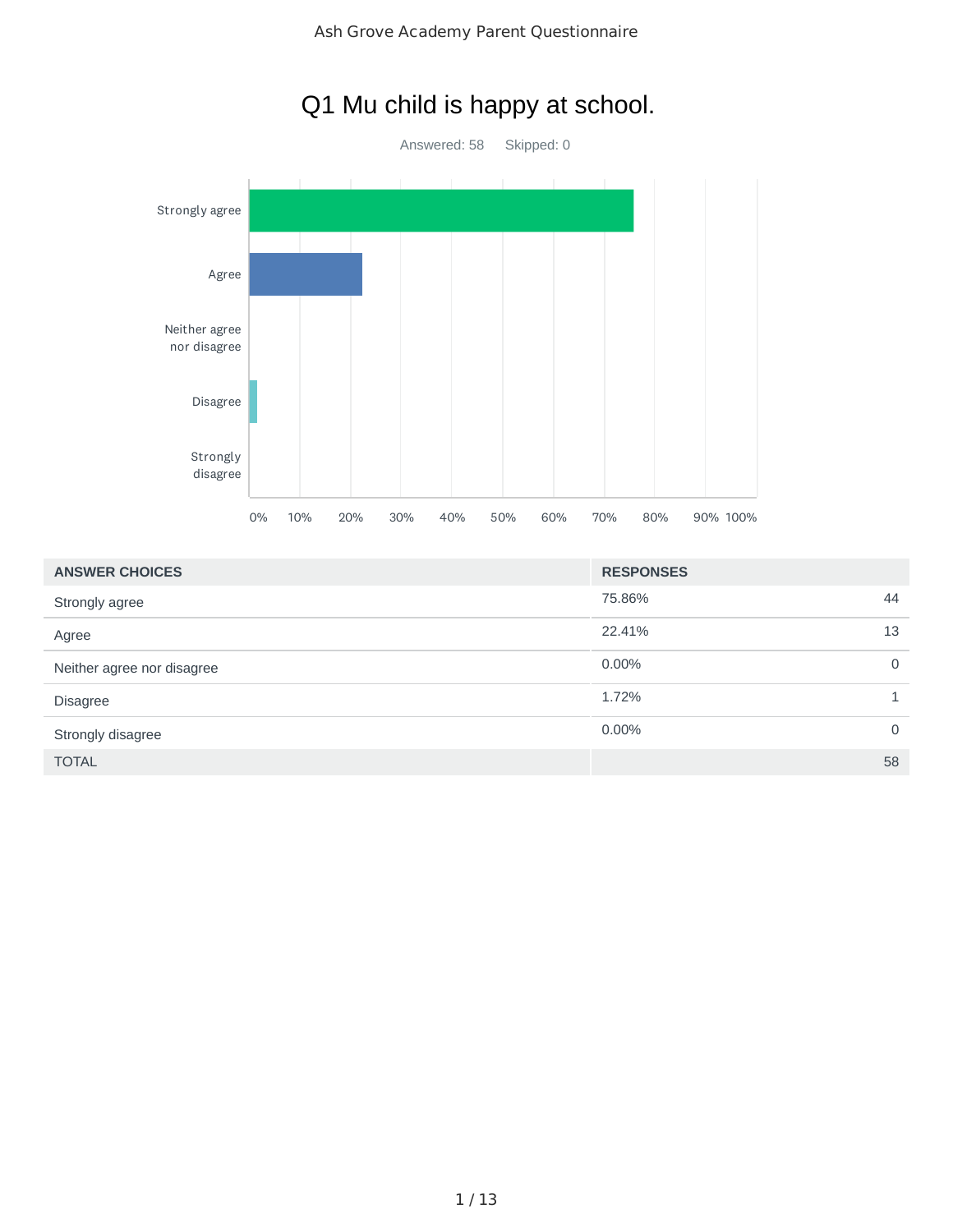

| <b>ANSWER CHOICES</b>      | <b>RESPONSES</b> |    |
|----------------------------|------------------|----|
| Strongly agree             | 79.31%           | 46 |
| Agree                      | 18.97%           | 11 |
| Neither agree nor disagree | 0.00%            | 0  |
| <b>Disagree</b>            | 1.72%            |    |
| Strongly disagree          | 0.00%            | 0  |
| <b>TOTAL</b>               |                  | 58 |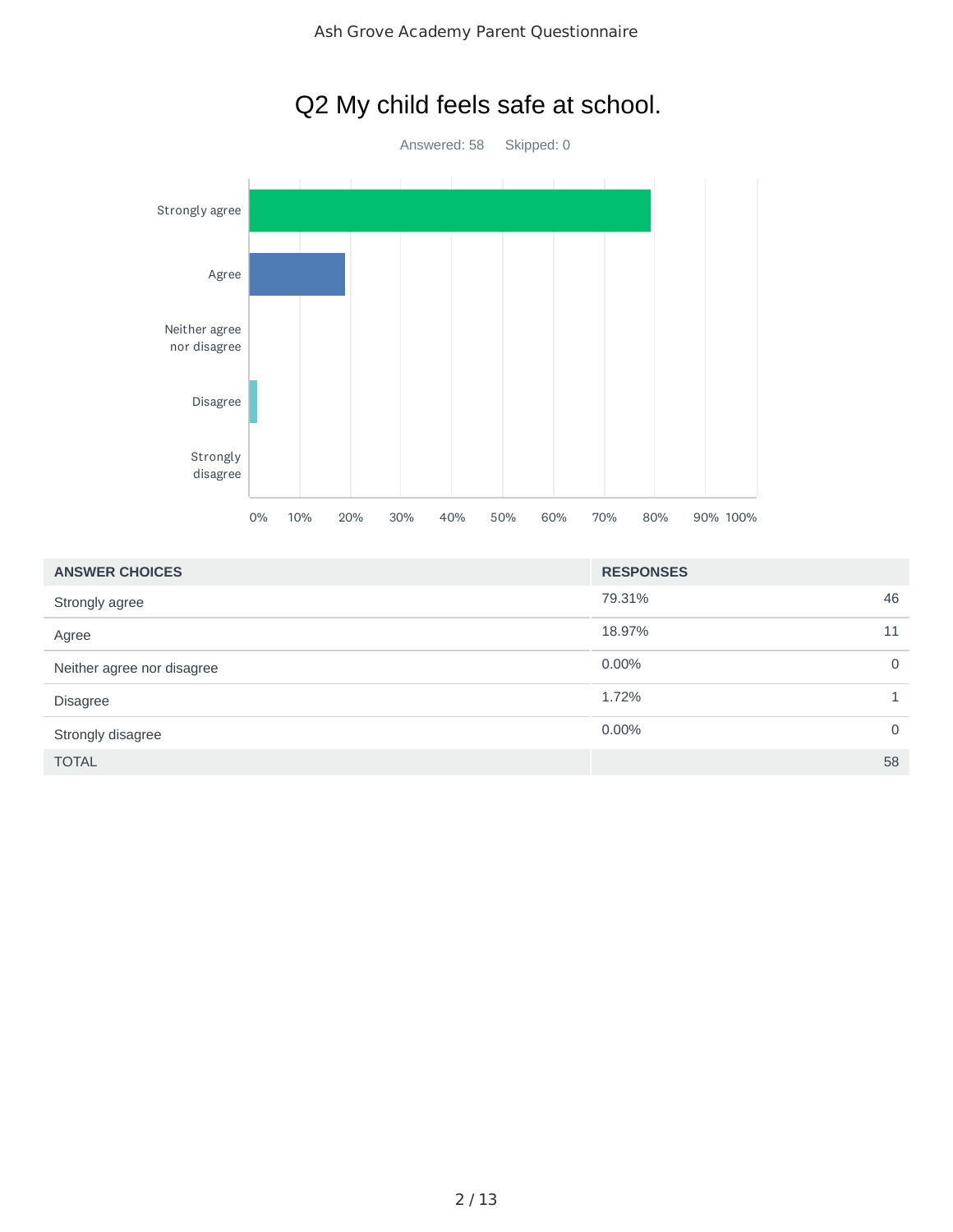

#### Q3 The school makes sure pupils are well behaved.

| <b>ANSWER CHOICES</b>      | <b>RESPONSES</b> |          |
|----------------------------|------------------|----------|
| Strongly agree             | 63.79%<br>37     |          |
| Agree                      | 25.86%<br>15     |          |
| Neither agree nor disagree | 8.62%            | 5        |
| Disagree                   | 1.72%            |          |
| Strongly disagree          | 0.00%            | $\Omega$ |
| <b>TOTAL</b>               | 58               |          |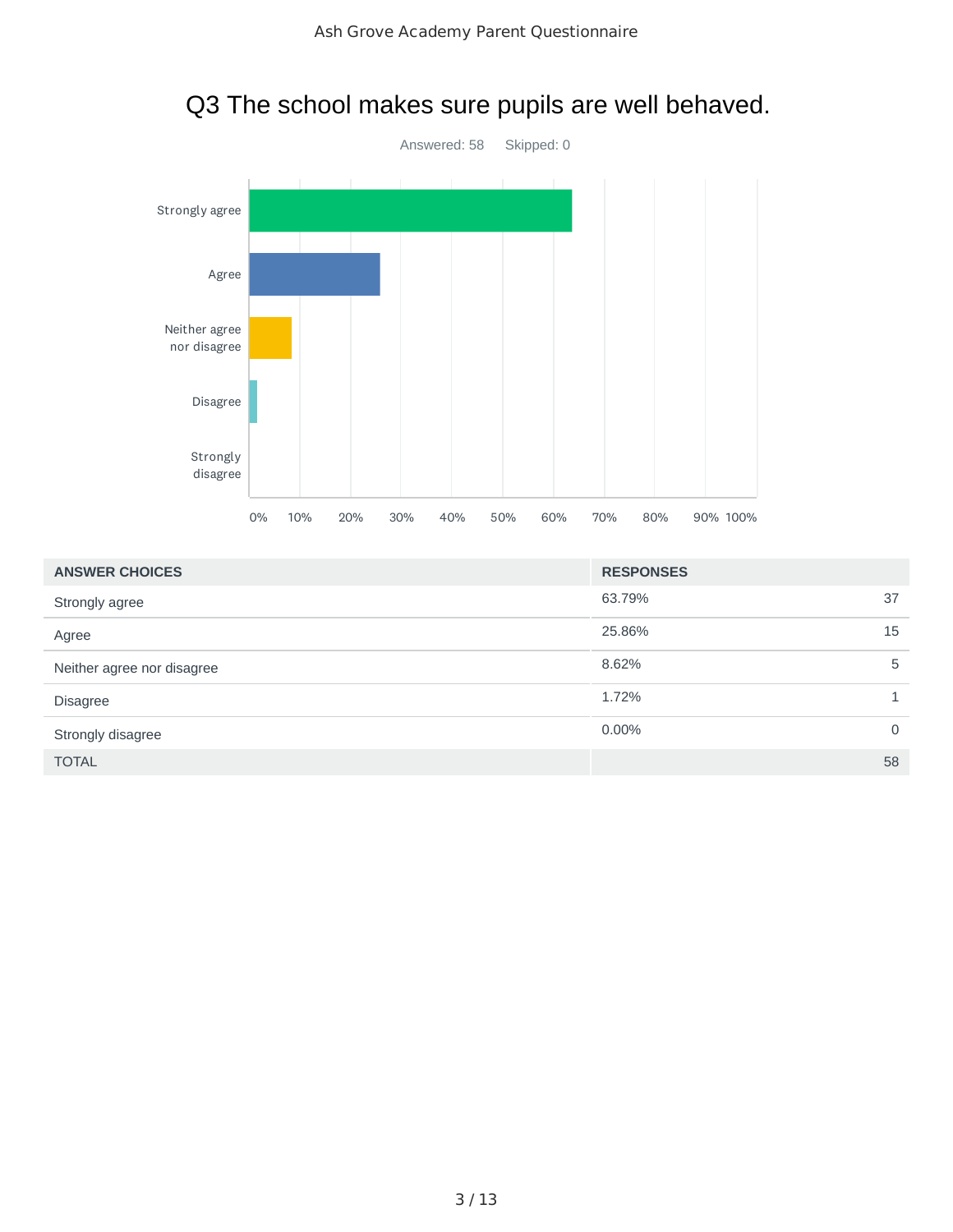

## Q4 Incidents of bullying are dealt with quickly and effectively.

|  |  |  |  | 0% 10% 20% 30% 40% 50% 60% 70% 80% 90%100% |
|--|--|--|--|--------------------------------------------|

| <b>ANSWER CHOICES</b>      | <b>RESPONSES</b> |             |
|----------------------------|------------------|-------------|
| Strongly agree             | 43.10%           | 25          |
| Agree                      | 37.93%           | 22          |
| Neither agree nor disagree | 13.79%           | 8           |
| <b>Disagree</b>            | 5.17%            | 3           |
| Strongly disagree          | 0.00%            | $\mathbf 0$ |
| <b>TOTAL</b>               |                  | 58          |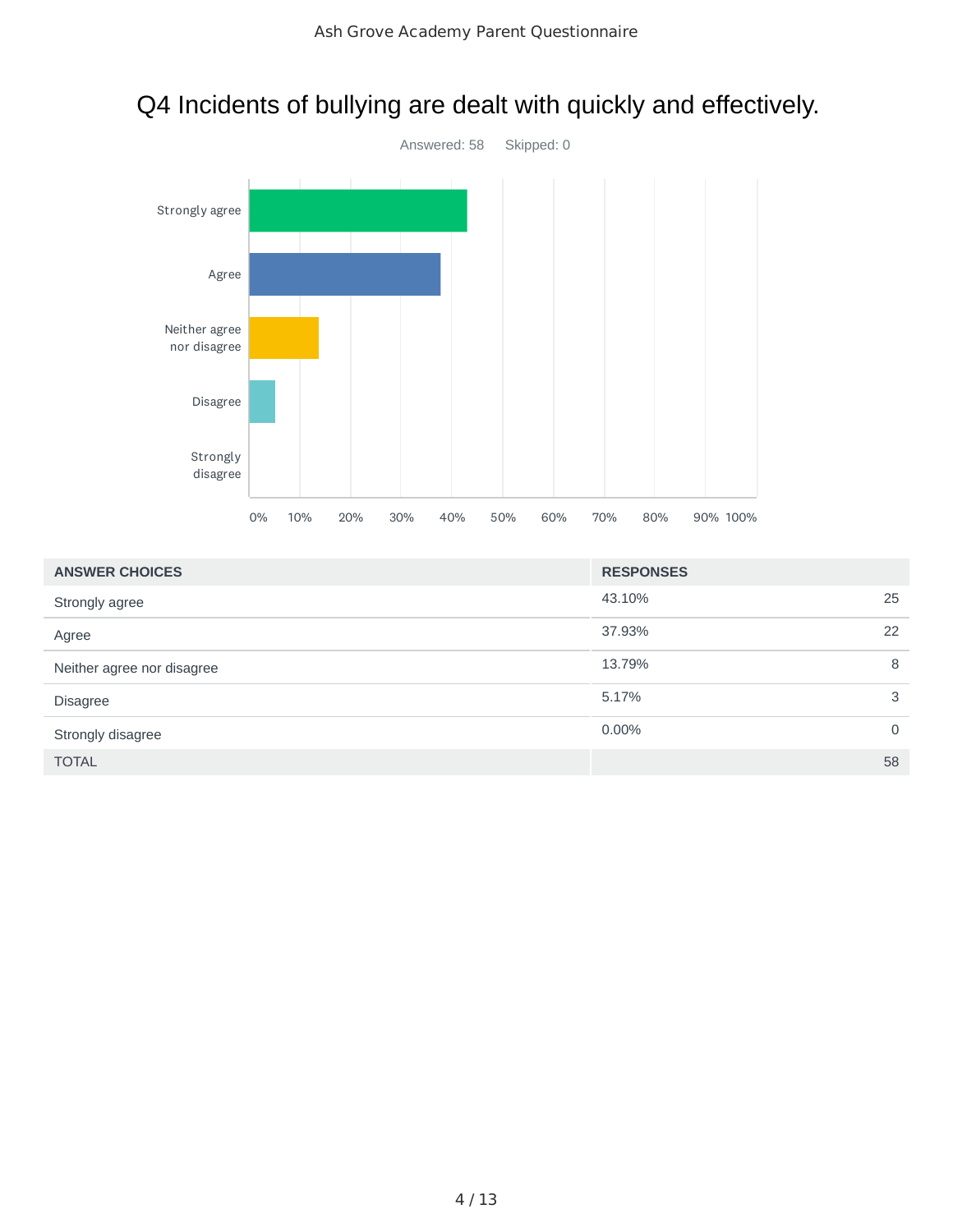#### Q5 The school keeps me updated about what my child is learning during the year.



| <b>ANSWER CHOICES</b>      | <b>RESPONSES</b> |                |
|----------------------------|------------------|----------------|
| Strongly agree             | 56.90%           | 33             |
| Agree                      | 29.31%           | 17             |
| Neither agree nor disagree | 12.07%           | $\overline{7}$ |
| <b>Disagree</b>            | 1.72%            |                |
| Strongly disagree          | 0.00%            | $\mathbf 0$    |
| <b>TOTAL</b>               |                  | 58             |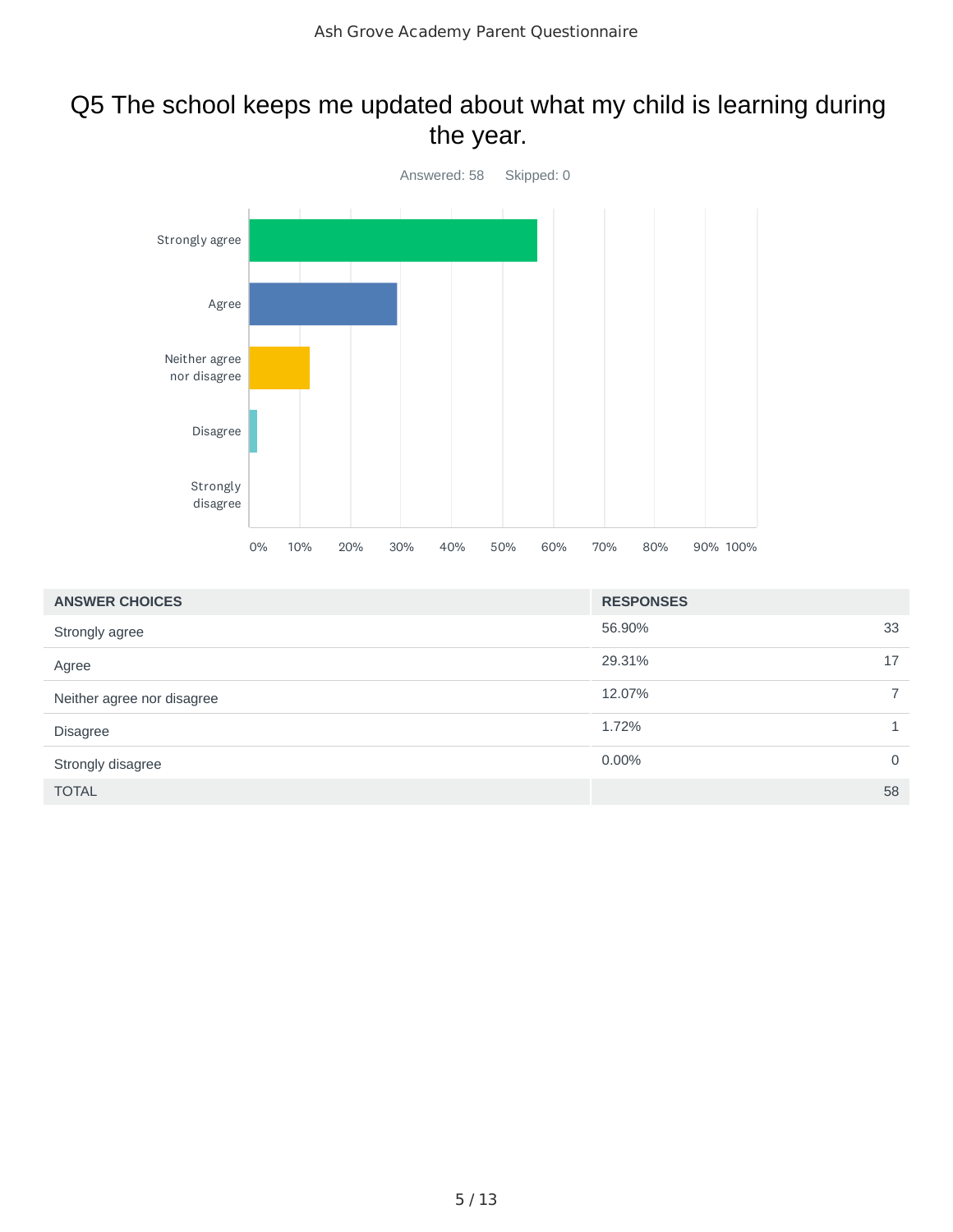

|  |  |  | Q6 The school has high expectations for my child. |  |  |
|--|--|--|---------------------------------------------------|--|--|
|--|--|--|---------------------------------------------------|--|--|

| <b>ANSWER CHOICES</b>      | <b>RESPONSES</b> |    |
|----------------------------|------------------|----|
| Strongly agree             | 55.17%           | 32 |
| Agree                      | 36.21%<br>21     |    |
| Neither agree nor diasgree | 8.62%            | 5  |
| <b>Disagree</b>            | 0.00%            | 0  |
| Strongly disagree          | $0.00\%$         | 0  |
| <b>TOTAL</b>               |                  | 58 |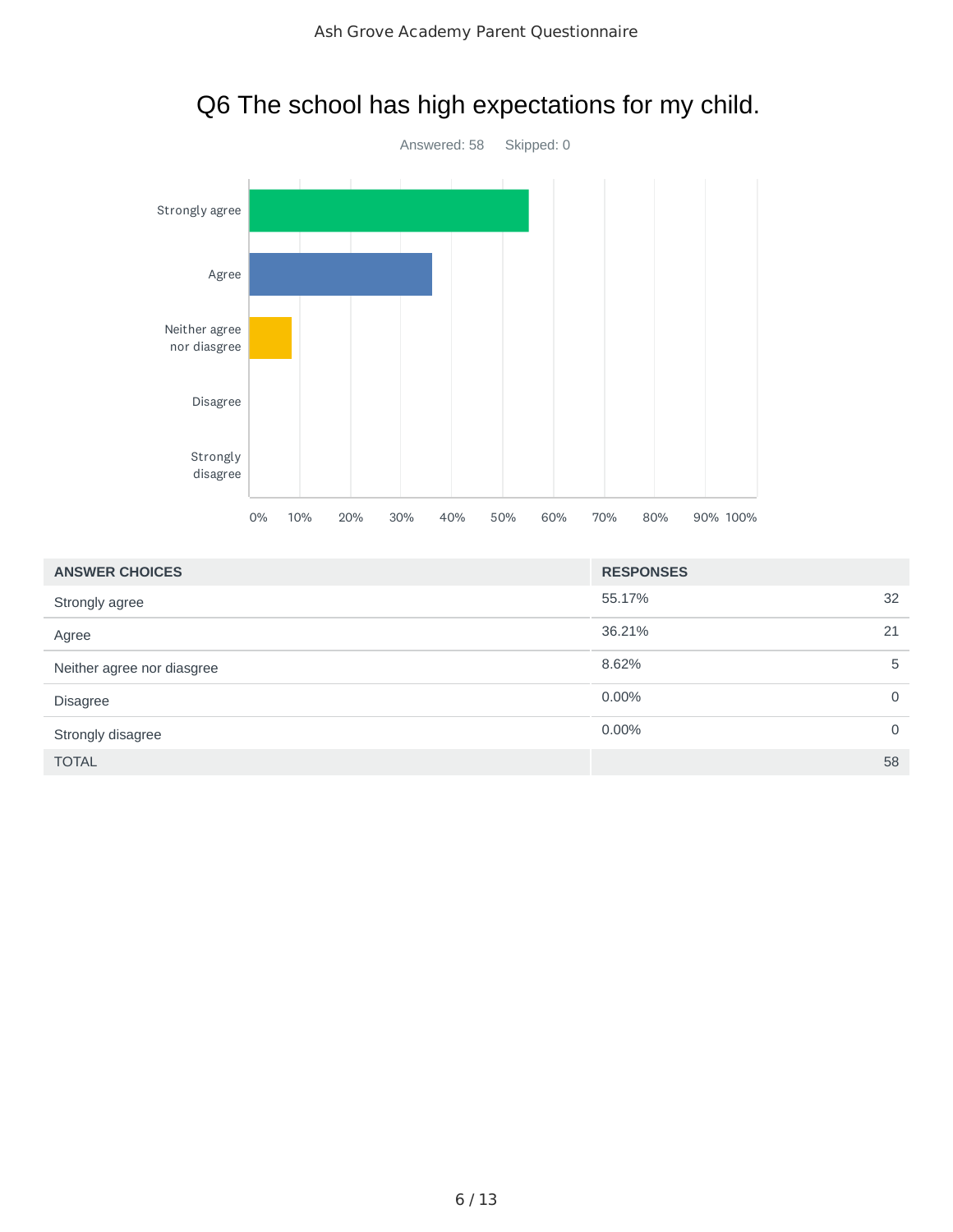#### Q7 The school gives children with special educational needs and disabilities the support they need to succeed.



| <b>ANSWER CHOICES</b>      | <b>RESPONSES</b> |                |
|----------------------------|------------------|----------------|
| Strongly agree             | 56.90%           | 33             |
| Agree                      | 29.31%           | 17             |
| Neither agree nor disagree | 12.07%           | $\overline{7}$ |
| Disagree                   | 1.72%            | 1              |
| Strongly disagree          | 0.00%            | $\mathbf 0$    |
| <b>TOTAL</b>               |                  | 58             |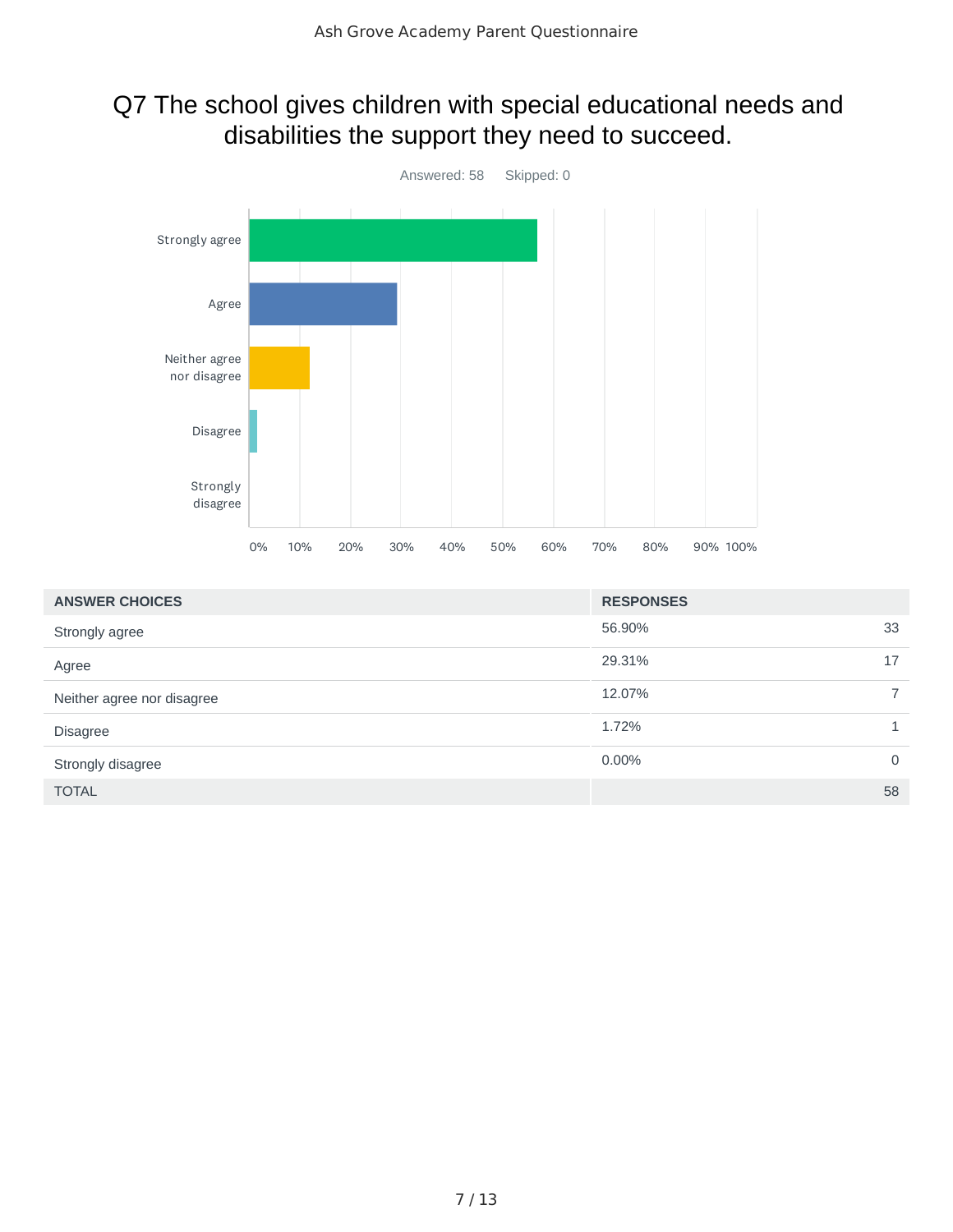

## Q8 My child does well at school.

| <b>ANSWER CHOICES</b>      | <b>RESPONSES</b> |              |
|----------------------------|------------------|--------------|
| Strongly agree             | 67.24%           | 39           |
| Agree                      | 31.03%           | 18           |
| Neither agree nor disagree | 1.72%            |              |
| <b>Disagree</b>            | 0.00%            | 0            |
| Strongly disagree          | 0.00%            | $\mathbf{0}$ |
| <b>TOTAL</b>               |                  | 58           |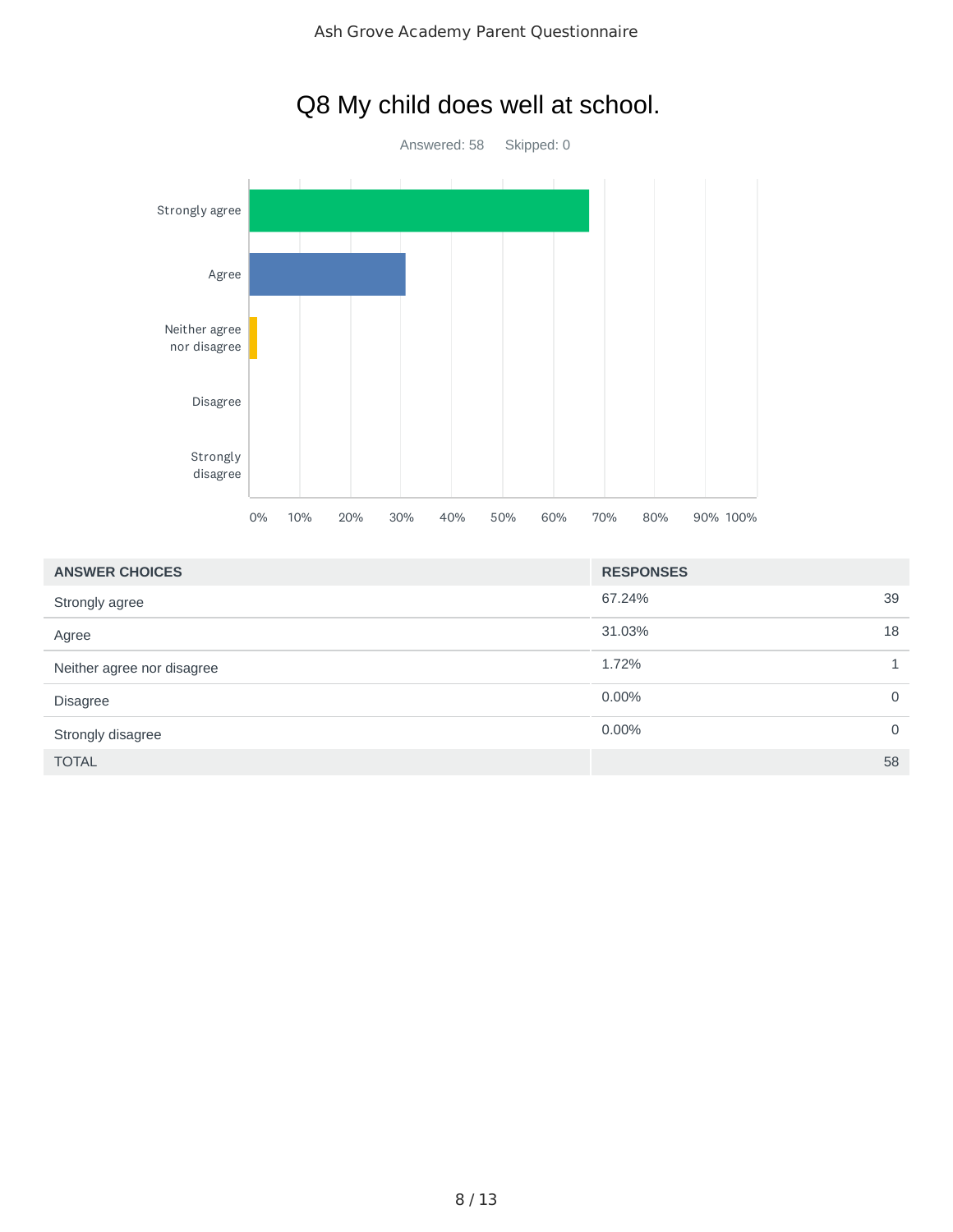

| <b>ANSWER CHOICES</b>      | <b>RESPONSES</b> |                |
|----------------------------|------------------|----------------|
| Strongly agree             | 55.17%           | 32             |
| Agree                      | 32.76%           | 19             |
| Neither agree nor disagree | 12.07%           | $\overline{7}$ |
| Disagree                   | 0.00%            | $\mathbf 0$    |
| Strongly disagree          | 0.00%            | $\mathbf 0$    |
| <b>TOTAL</b>               |                  | 58             |

## Q9 The school lets me know how my child is doing.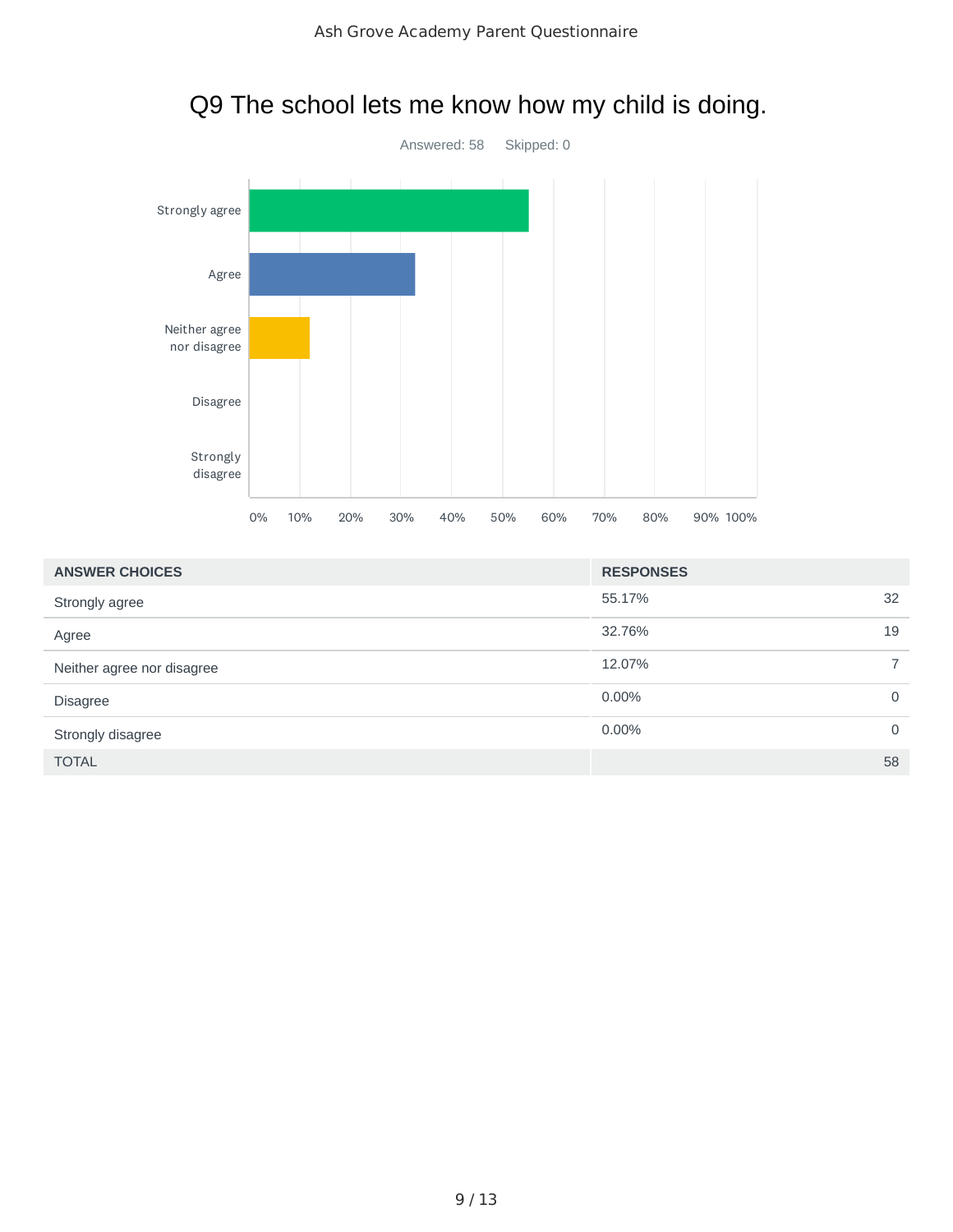### Q10 There is a good range of subjects available to my child at this school.



| <b>ANSWER CHOICES</b>      | <b>RESPONSES</b> |              |
|----------------------------|------------------|--------------|
| Strongly agree             | 70.69%           | 41           |
| Agree                      | 24.14%           | 14           |
| Neither agree nor disagree | 5.17%            | 3            |
| <b>Disagree</b>            | 0.00%            | $\mathbf{0}$ |
| Strongly disagree          | 0.00%            | $\mathbf{0}$ |
| <b>TOTAL</b>               |                  | 58           |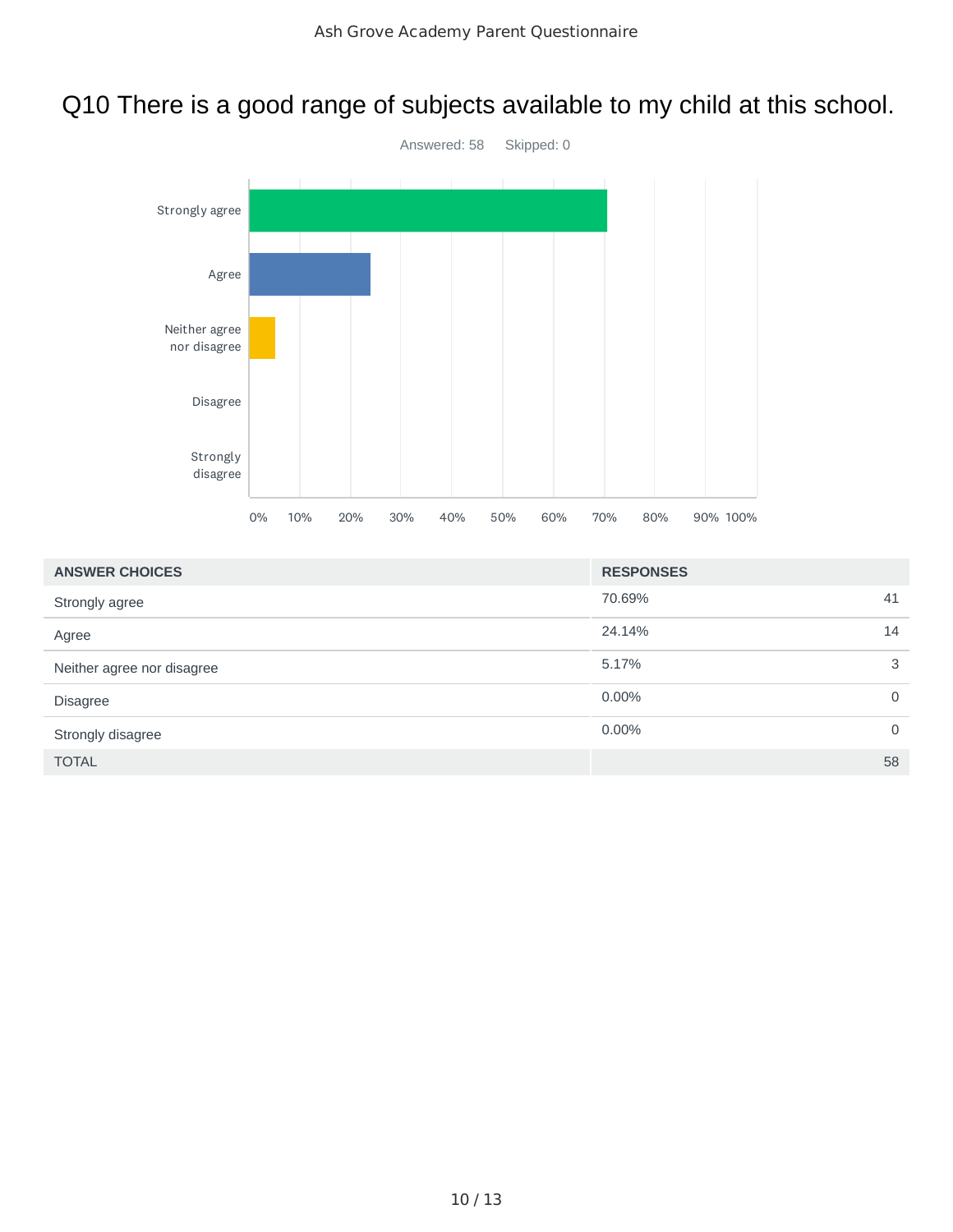### Q11 The school supports my child's wider personal development.



| <b>ANSWER CHOICES</b>      | <b>RESPONSES</b> |              |
|----------------------------|------------------|--------------|
| Strongly agree             | 67.24%           | 39           |
| Agree                      | 27.59%           | 16           |
| Neither agree nor disagree | 5.17%            | 3            |
| <b>Disagree</b>            | 0.00%            | 0            |
| Strongly disagree          | 0.00%            | $\mathbf{0}$ |
| <b>TOTAL</b>               |                  | 58           |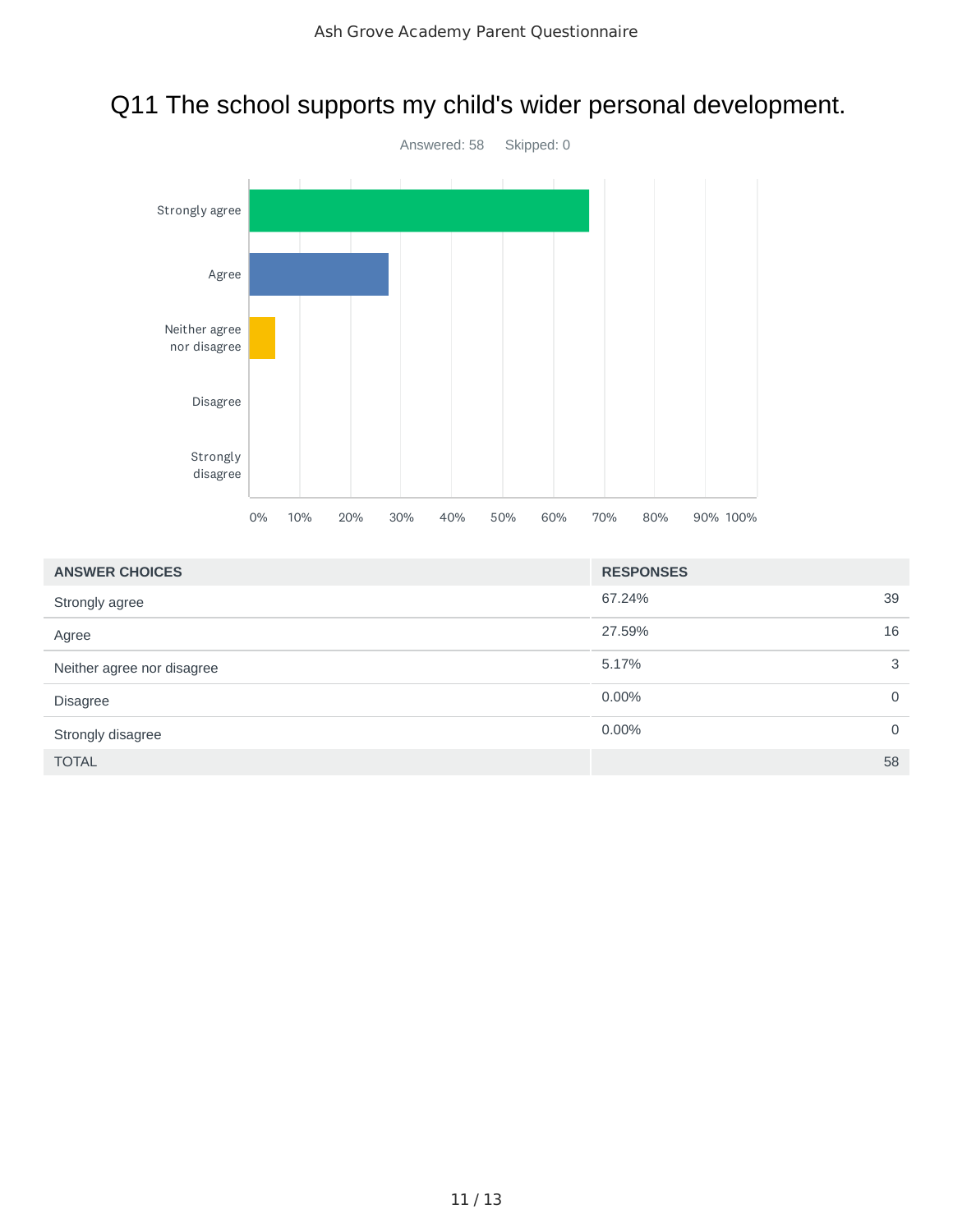# Q12 I would recommend this school to another parent.



| <b>ANSWER CHOICES</b>      | <b>RESPONSES</b>  |
|----------------------------|-------------------|
| Srongly agree              | 77.59%<br>45      |
| Agree                      | 18.97%<br>11      |
| Neither agree nor disagree | 3.45%<br>2        |
| <b>Disagree</b>            | 0.00%<br>$\Omega$ |
| Strongly disagree          | 0.00%<br>$\Omega$ |
| <b>TOTAL</b>               | 58                |